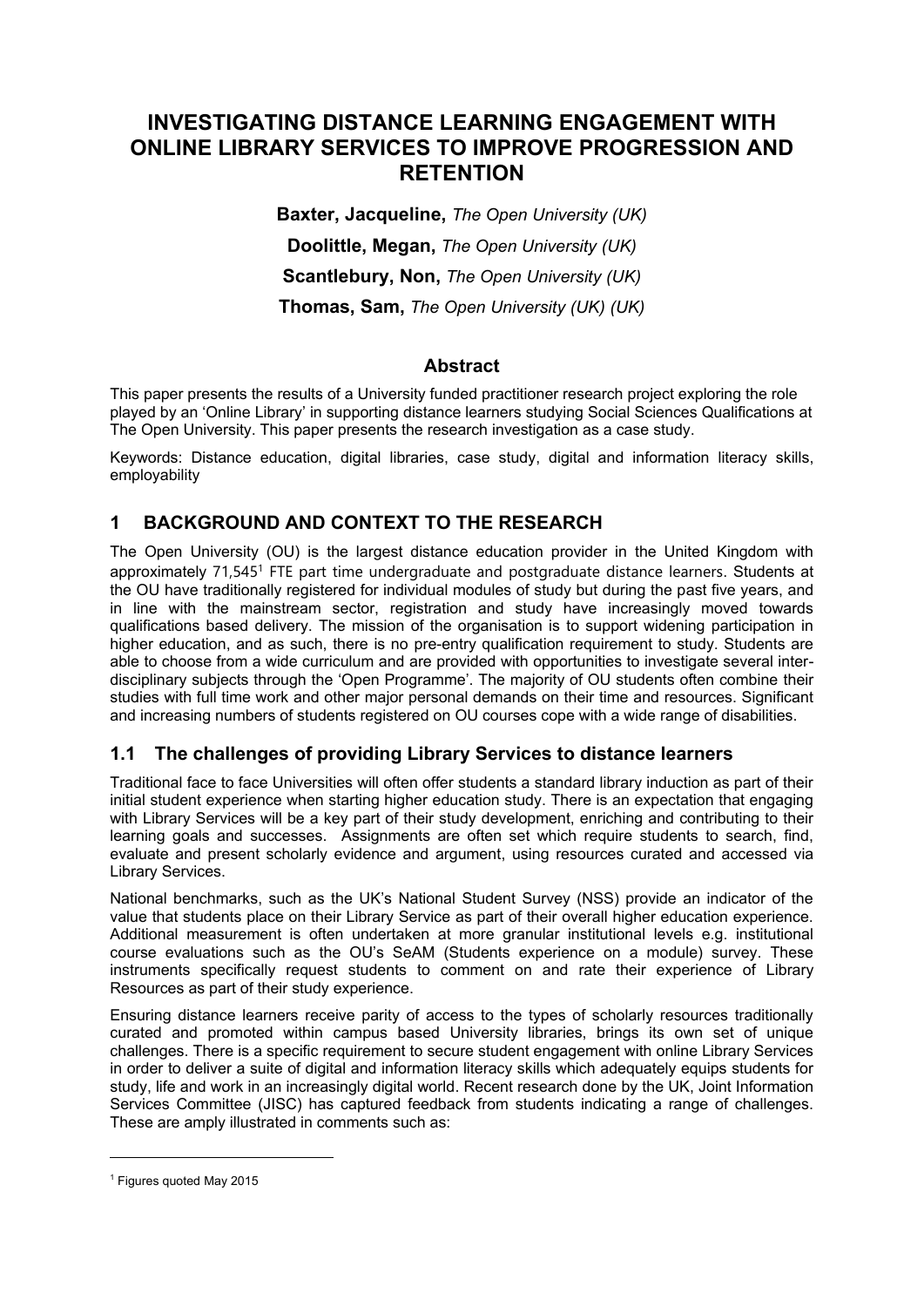"Please tell me which online references will help my grades and which will get me into trouble" and '"Actually I am not that interested in computers- just tell me what I need to know so I can concentrate on my subject" (JISC, 2015)[1]

Set within this context of delivering virtual library services to distance students at The OU, academics from the Faculty of Social Sciences undertook a short focused institutional Scholarship project in partnership with OU liaison librarians.

The project investigated both the perception and use of Library Services by distance learners studying Qualifications in Politics, Philosophy and Economics (Q45), Criminology and Psychological Studies (Q48) and Social Policy and Criminology (Q57).

The research focused on two key questions:

- 1) What do students understand by online library services?
- 2) What employability skills do students think they will be equipped with after using online library services as part of their qualification?

The findings also correlate to alternative pedagogical research in the field relating to 'threshold concepts' (Meyer and Land, 2003 [2], Hofer, Townsend & Brunetti (2012)[3], Fister (2015)[4] and makes recommendations for further research to provide robust evidence based data on how effective use of digital Library Services can support retention, progression and achievement for distance learners.

## **2 METHODOLOGIES**

The project used a combination of methods including an online survey and semi structured telephone interviews. The online survey targeted 1402 distance learners studying a range of modules contributing to qualification pathways listed previously. The response rate was disappointingly low at 5.28% (74) and the results therefore need to be contextualised in terms of the quantitative validity of the data. However the research was intended to provide an initial investigation into the research questions. The most valuable data presented in this case study is largely an analysis of the student qualitative feedback received from those who took the time and commitment to respond to the initial survey and the small sample included for follow up in-depth interviews.

Given that the purpose of the survey was to elicit data on perceived as well as actual use, data from respondents formed a useful rich qualitative data set for further investigation. The questions within the questionnaire were grouped into three sections.

- Section one captured data on qualification being studied.
- Section two captured data relating to the use of library resources focused on two strands to foster independent learning e.g. 'Finding and using online information resources' and 'Developing new skills and getting help and support'
- Section three captured data specifically relating to library skills used or developed within specific qualifications contexts e.g. embedded in learning design and delivery

Students studying at all levels were targeted but only cohorts from Level 1 modules (initial study) and Level 2 modules (intermediate study) responded.

Out of the 74 respondents to the online survey, 12 respondents were invited to follow up semistructured in-depth interviews. 11 agreed to participate and these distance learners were invited to explore in greater detail issues highlighted in their responses to their perception and use of Library Services in the context of their specific study pathway.

The semi-structured interviews were recorded and transcriptions analysed using Nvivo coding software to identify themes emerging from the interview data. Discourse analysis techniques were adopted, based on Silverman's[5] use of Sacks conversation analysis (1998) and interview analysis research undertaken by Abell & Myers (2008)[6]. This ensured that all interviewees were asked the same questions and were subject to a semi-structured approach, whilst also allowing the researcher to explore areas in more detail depending on individual responses.

Goffman's work (1974)[7] helped to inform the researcher's approach to by attempting to understand the ways in which student's framed their understandings of the concepts being explored. This was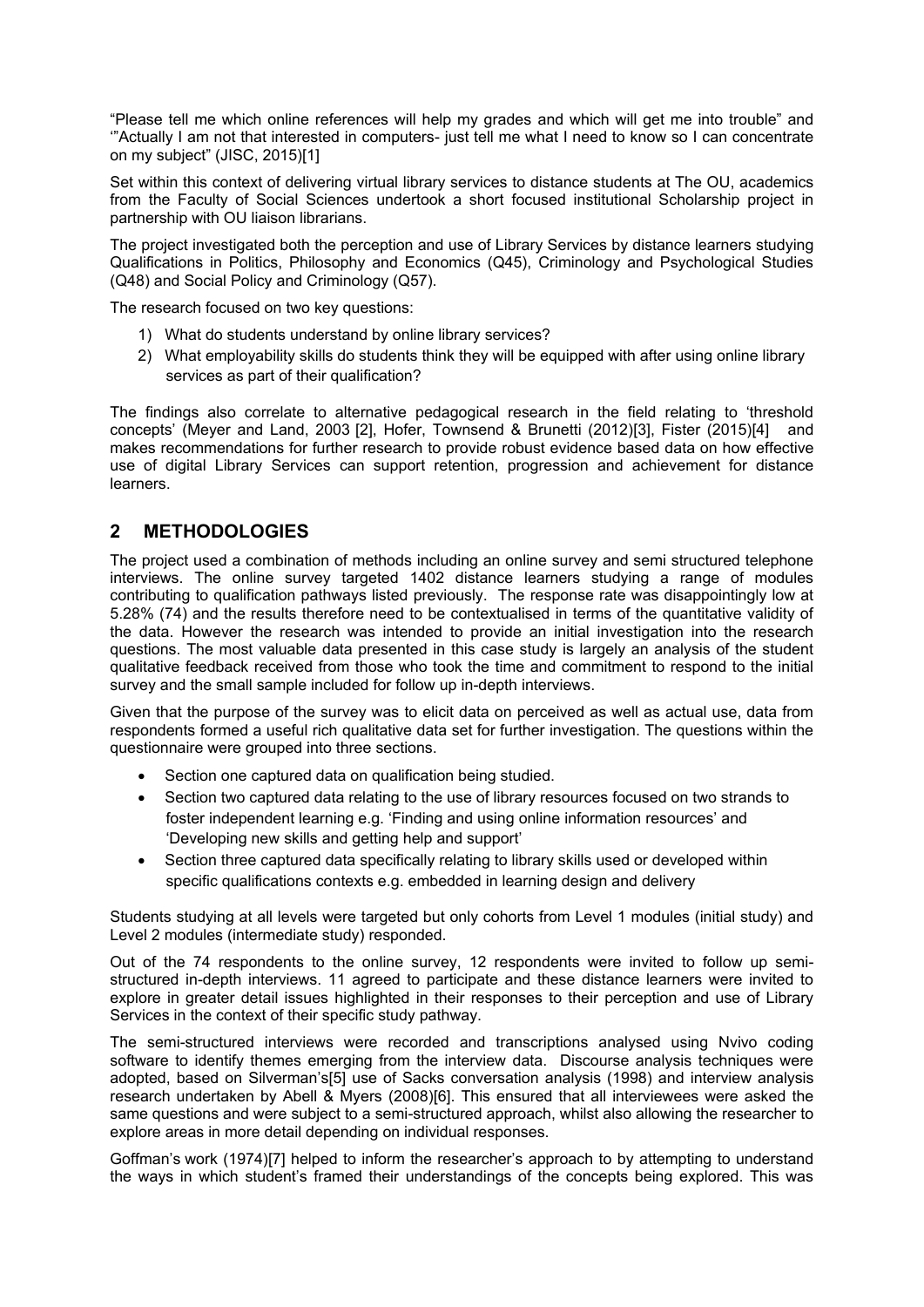very illuminating in identifying areas where understandings diverged around 'terms' or 'concepts' being explored e.g. student's understanding of the term 'digital library' as opposed to librarians or academics' understanding of the term. The use of 'terms' such as 'online library', 'digital libraries' and 'independent learning' were in themselves seen as 'troublesome' by students and during the follow up semi structured interviews revealed complex underlying assumptions held by the project team who initially developed the online questionnaire. These terms have specific contextual meanings which often do not 'travel well' across disciplinary boundaries between communities of academic practice, library practitioners and learners.

As the interviews were designed to explore students' understanding of certain elements, it was important for the discourse analysis to understand the ways in which they framed their understandings. Drawing on the work of Goffman (1974) was helpful as this method involves particular attention being paid not only to their frames of understanding, but equally importantly to the *limits* of their frames of understanding. For example, in response to the question: *What is your understanding of independent learning?*, the respondent's answer would be viewed not only in light of their response, but equally in light of what remained unsaid. This helped us to conclude that because library searching was not in many instances collocated with independent learning, it was not thought of as particularly important, even when students had in earlier questions said how much they enjoyed accessing the online library, or how much they felt it important to achieving their study aim.

## **3 THE FINDINGS**

1) What do students understand by Online Library Services?

The integration of Online Library Services within distance learning materials is achieved by liaison librarians working closely with Faculty. A team of academics, instructional designers and librarians develop the learning outcomes and module content and where specific online resources are used to directly support the teaching these are integrated within the module materials online through 'deep linking' rather than students being tasked to locate them independently through visiting the Online Library.

Students are able to access the Online Library in a number of ways via:

- their Student Home page
- their Module website
- their Qualification website
- directly through the Online Library website
- Content within the library collections are also made retrievable via 'Google Scholar' using a 'Find it at the OU' widget, configured through Google Settings.

The results of the qualitative discourse analysis provided some overarching themes which emerged relating to both 'perceived' and 'actual' use of online Library Services. There was also found to be a correlation across both modular levels of study (Level One = beginner and Level Two = intermediate learner) in two key areas which students often found 'challenging' when considering and evaluating the use and/or perceived use of online Library Services within a 'qualifications based' study experience.

Of the small sample that responded to the survey and given the high level of integration of library resources achieved within Level One (beginner) modules, it was interesting that 45% of students appeared to recognise that they had visited the library. This was also reflected by the relatively high proportion of students (35%) who recognised that the module materials had directed them to library resources. It was also surprising that 58% of students stated that they visited the library purely out of interest during their level one module (Fig.1).

Findings from Level Two modules indicated more students stated that they did not use any online information sources, although it should be noted that this only represented the views of 6 of the 38 respondents. Of those who did respond to this question 63% stated that they were directed there by the module materials while 50% indicated they were prompted by personal interest and 38% in order to carry out research for a Tutor Marked Assessment (TMA) such as an essay. Only 13% responded that their visit had been prompted by a tutor whilst 25% failed to give a rationale for their visit. (Fig.1)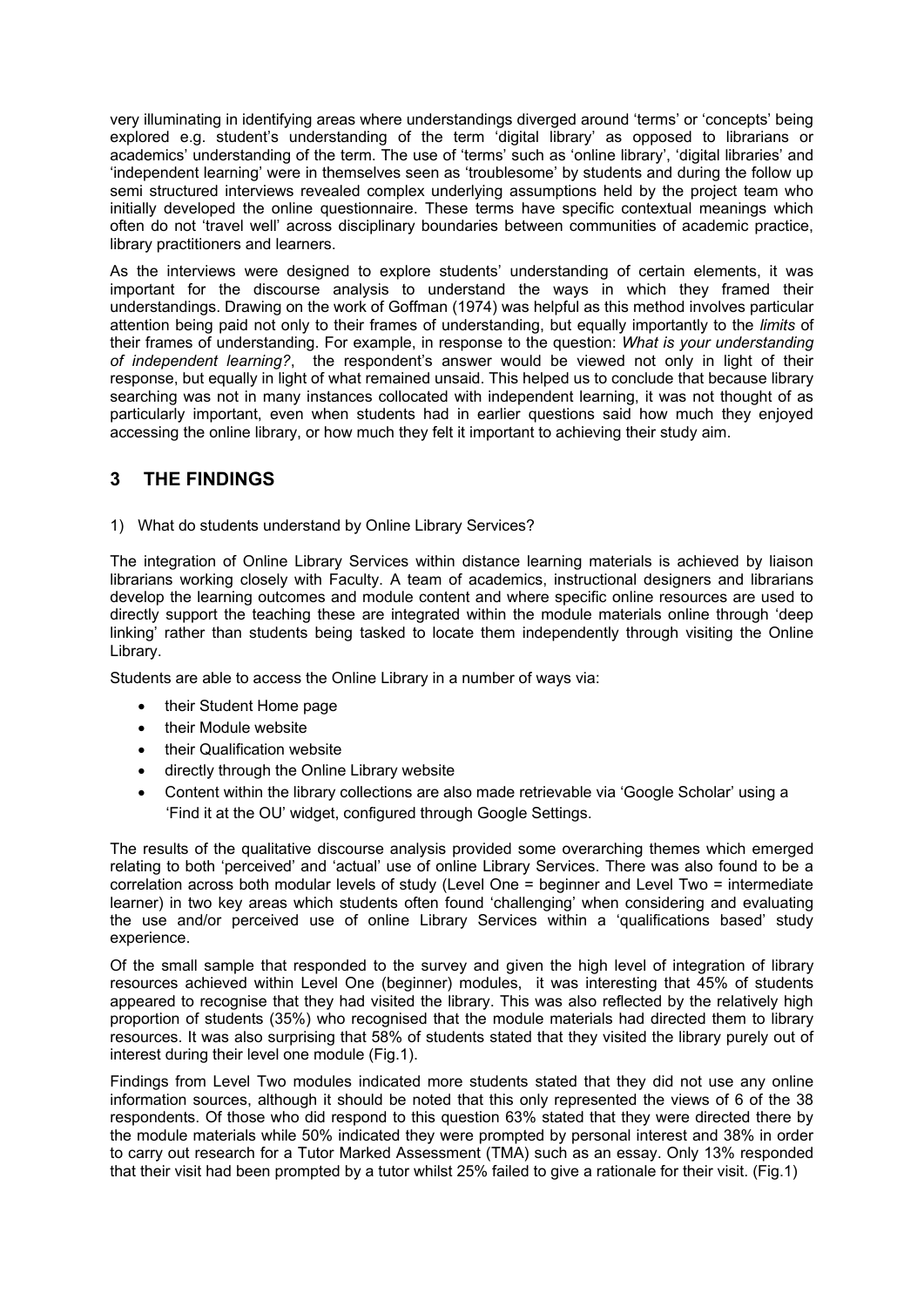

Fig.1 reasons for accessing the online library

Some students' understandings on what was meant by an online library were confused. They associated library with a physical building and actually coming to Milton Keynes Campus to use it. These correlated with research undertaken by Hemmig, Johnstone and Montet (2012) [8]

Studies of the perceptions of distance learners of completely online library services are limited. The distinction between perceptions of student users generally and distance learners is important as studies already cited describe a consistent correlation between the users' experience of the physical library space and the online library (Borgman (1999)[9], Pomerantz and Marchionini (2007)[10]).

Borgman discussed the discrepancy between users' concepts of a 'digital library' and that of the librarians arguing that "the ambiguity of terminology is hindering the advance of research and practice in digital libraries". Pomerantz and Marchionini, argued that in many ways digital libraries really are places in the conceptual sense, and will continue to broaden and enrich the roles that libraries play in people's lives and in the larger social milieu."

Of those students showing a high to moderate preference for using the Online Library, 13.6% indicated a preference for the Library Search facility, with an average of 11.3% indicating a strong to moderate preference for using a specific online library format (e.g. search for eBooks, journals) and 14% indicating a preference for using subject specific searchers (e.g. resources for your study).

In the area of searching for information to support studies or to research an assignment 67% indicated they would begin at Google or other internet search engine with only 11% beginning with Google Scholar. Only 11% of students indicated that they would begin their search via the Online Library, with 21.3% indicating that this would be their last port of call.

In terms of what motivated students to use the Online Library some interesting results were revealed in the qualitative feedback. Some students felt that they were positively discouraged from using it typified by comments like:

"But everything that I did on my first level course, it comes, you see, everything you need … you've got there. So, at the minute, although I have had a look, I haven't actually had to, to use it for the studying, because I've got everything that I need" (Level One student)

The need to develop and evidence competencies relating to independent study and digital and information literacy skills are not only being increasingly addressed by Higher Education providers through refreshed curriculum initiatives, but are also being actively sought by employers. These types of skills are articulated within sector wide and specific professional competence based standards e.g. the Confederation of British Industry, Nursing, etc.

Qualitative analysis of our findings revealed some interesting student perceptions in connecting and relating use of their Online Library to employability skills. In order to make the most effective use of the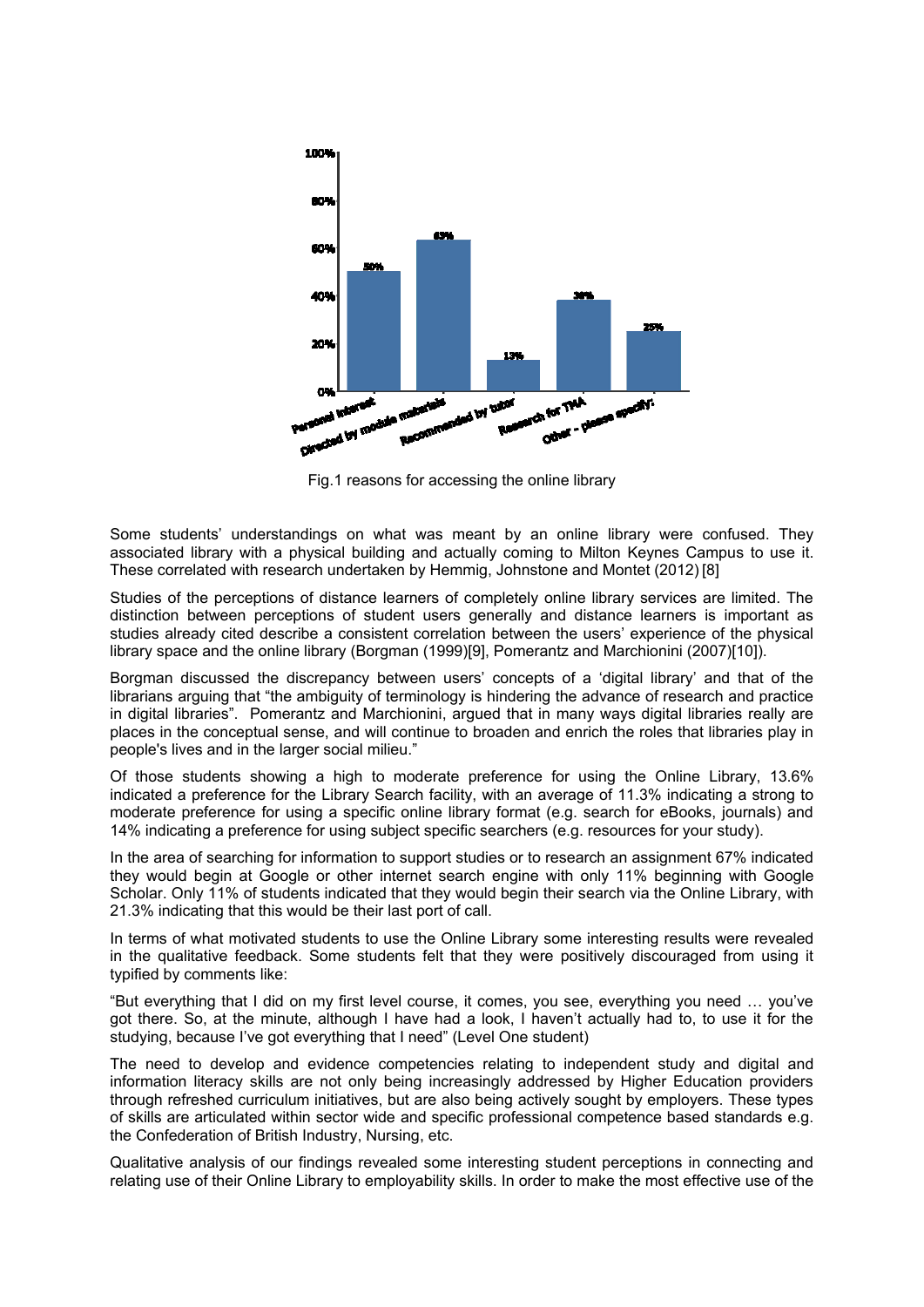Online Library for study, work and personal use, there is an implicit requirement to employ a range of digital and information literacy skills. These are outlined below.

2) What employability skills do students think they will be equipped with after using Online Library Services as part of their qualification?

Of the seven skills shown in Fig.2 those most readily recognisable in terms of employability were: searching for information independently (88%) and how to evaluate different sources of information (94%). A fairly high percentage perceived 'how to think for yourself' to be important (63%) and 72% stated that summarising information was a skill engaged during online library work. Keeping up to date and continual professional development only featured in 44% of the responses but this may be due to the high level of responses from levels one and two. It is recommended that a similar study be conducted at level 3.



Fig.2 employability skills evidenced through use of the Online Library

Further analysis of the qualitative data further illustrated how many distant learners lack an understanding of how, when and why applying digital and information literacy skills, developed by engaging with online Library Services, could potentially have direct transferable benefits. For example, with equipping learners with valuable employability skills, in developing confidence and ability in using a range of digital sources, skills in criticality and information management.

Although all respondents said that they had contacted a librarian to seek support, only 22% of respondents stated that this contributed to their skills development. This compared to an average of 53% who recognised live training sessions as developmental and an average of 70% who recognised skills development resources on evaluating information (what to trust online) and keeping up to date in your subject area as developing new skills. This suggests that students more readily accept help as developmental if it is branded as such.

#### **4 CONNECTING THE LEARNER WITH THE ONLINE LIBRARY TO SUPPORT PROGRESSION AND ACHIEVEMENT**

When reviewing the findings in the context of other research, such as Myer and Land's 'threshold concepts' it is useful to map the areas where students revealed significant challenges in understanding the purpose and role of the Online Library in their learning experience. The impact of the findings is being fed back into learning design considerations within the faculty and has highlighted the importance of designing a coherent, progressive engagement with the Online Library throughout the student qualification experience.

Meyer and Land (2003) stated in their original research that "a threshold concept can be considered as akin to a portal, opening up a new and previously inaccessible way of thinking about something. It represents a transformed way of understanding, or interpreting, or viewing something without which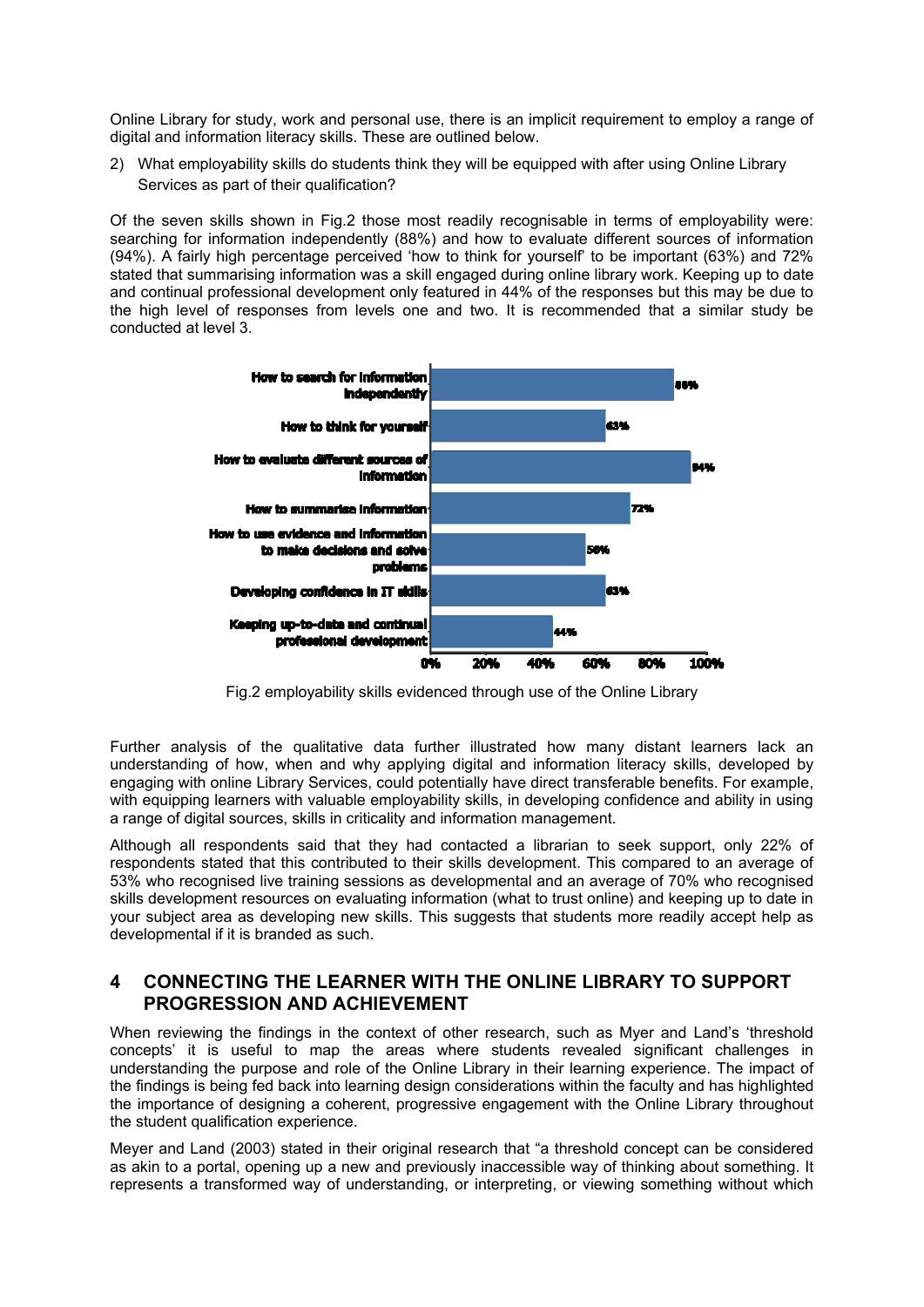the learner cannot progress" (p1) More recently, Fister (2015), working with faculty at a small institution in the US, introduced academics to the notion of 'threshold concepts' and how they might be used to identify "transformational moments students experience as they learn to work with information regardless of their discipline."

Fister asserts that "information literacy isn't just the ability to find and evaluate information. It's a collection of experiences and skills and dispositions that make our students ready to engage in the world by being prepared to both use and create information". Referring to recent radical work undertaken by the American Library Association to revise their information literacy framework, Fister points to their incorporation of new concepts such as, "metaliteracy, a phrase meant to broaden the definition of information literacy to include finding, producing, and sharing content in the participatory and fluid environment of the digital age. It emphasizes critical thinking and collaboration in a variety of settings, not just academic ones".

Significant personal challenges were identified by some students relating to the navigation of complex information spaces such as the Online Library. The website is not a-typical when compared with others in the sector. Several students interviewed articulated a lack of personal confidence in their skills at mastering and exploiting their Online Library to support learning success. Some metaphorically equated the Online Library to a physical library with its spatial representation and relationship with standard book curation and had not been encouraged to exploit the scale, breadth and depth of digital material available to them to support independent distance learning, preferred to rely on material supplied directly to them through their module or qualification website.

Some students also struggled with the concept of 'independent learning' per se. They already perceived themselves as following a path of 'independent learning' by choosing to study as part time distance learners with the OU, even if they were not required by the module they were studying, to independently access and critique resources beyond those supplied within the module. Where they were not required to discover access and critique resources, some could not understand why not.

"What it means to me is the ability to take and work with the materials that I've been given as part of a particular module, part of the degree, but to sit there and to work through it myself, to make sense of it, to think it through and then ultimately to be able to do something with it…So it's the ability to sort of sit there and work through on my own" (Level One student)

"Whilst you are going from A to B you may wander off to the side to explore something which you've seen and catches your fancy for a bit. Providing you don't linger too long and get back to the main path you're not going to be late in arriving at your overall destination. That's what I would say is independent learning and it's like independent exploring" (Level Two student)

"I wouldn't say it was the main any use at all. They discouraged it" (Level Two student)

### **5 SITUATING THE FINDINGS WITHIN 'THRESHOLD CONCEPTS'**

At a very high level, when attempting to map the outputs from our qualitative research to elements defined within the model of 'threshold concepts', 'barriers' and 'troublesome knowledge', it is easy to see a distinctly relevant pattern. At a practitioner level, undertaking such mapping at a far more detailed level could have real potential benefits for improving learning design for distance learners who will increasingly require digital skills to ensure progression and achievement of learning goals. There is scope here for further research.

A key part of the research aimed to investigate whether students viewed their use of the Online Library as helping to develop key employability skills. Developing digital confidence and competence with working online and effectively using digital information management tools and approaches are seen as valuable by employers. The research provided illuminating findings in terms of the distance learners' perception of the synergies between employability and effective use of Online Library skills and resources.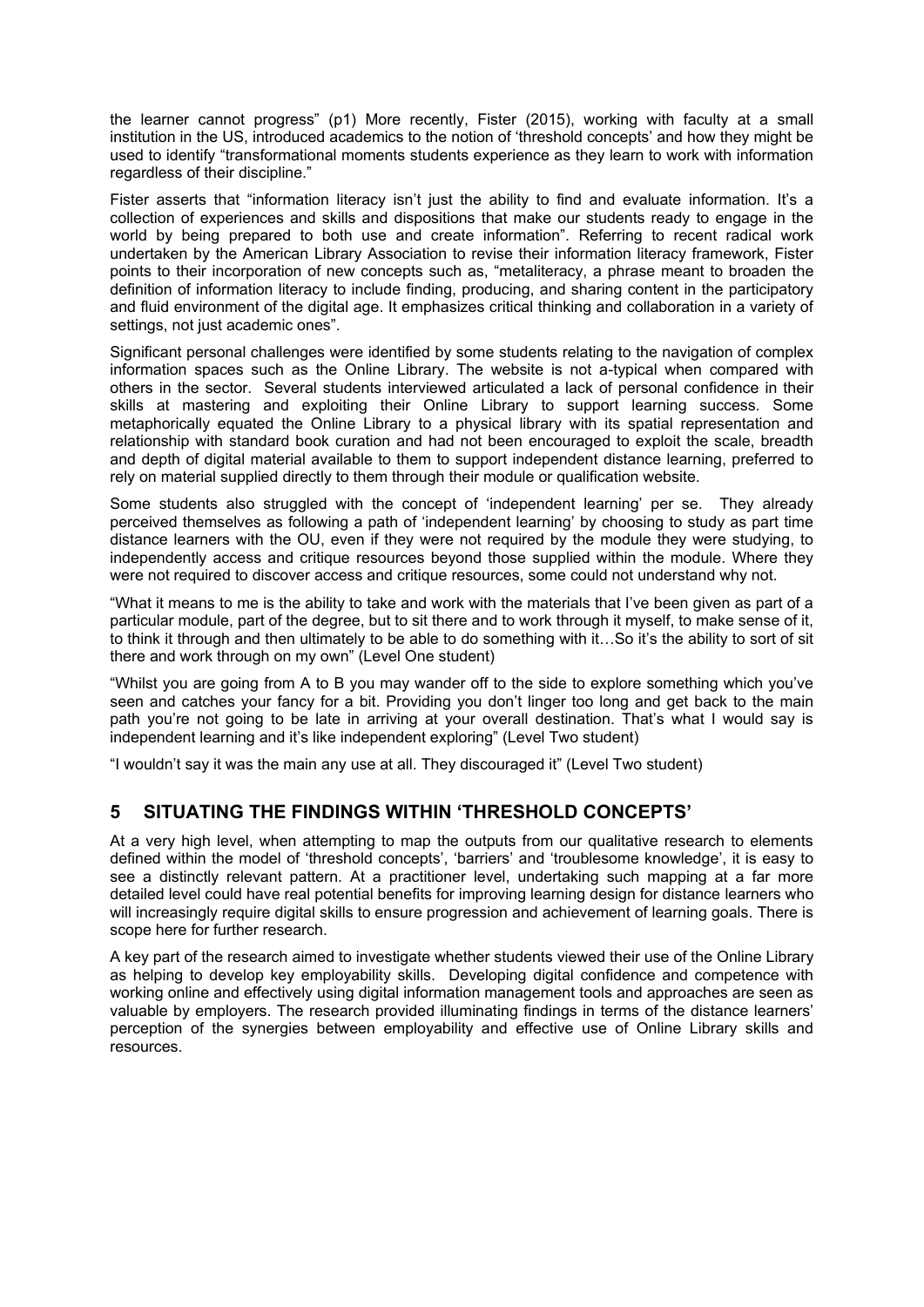| Use of the online library (Threshold concept)                                                                                                                                         |                                                        |                                                                                                                                                                |
|---------------------------------------------------------------------------------------------------------------------------------------------------------------------------------------|--------------------------------------------------------|----------------------------------------------------------------------------------------------------------------------------------------------------------------|
| 'Barriers'                                                                                                                                                                            | 'Barriers'                                             | 'Troublesome knowledge'                                                                                                                                        |
| Level 1 (beginner)                                                                                                                                                                    | Levels 1 and 2<br>(beginner and<br>intermediate study) | Levels 1 and 2 (beginner and<br>intermediate study)                                                                                                            |
| Navigation to the online library                                                                                                                                                      | Learning how to use<br>the online library              | Independent learning                                                                                                                                           |
| of the contract of the contract of the contract of the contract of the contract of the contract of the contract o<br>Ease<br>and<br>access<br>awareness of entering online<br>library |                                                        | Lateral<br>thinking<br>e.g. transferring and applying<br>digital and information skills<br>used in exploiting Online<br>Library to<br>employment<br>situations |

Fig.3 Mapping findings to 'Threshold concepts', 'Barriers' and 'Troublesome knowledge'

## **6 RECOMMENDATIONS AND NEXT STEPS**

Key recommendations were made to faculty as a result of the study which included:

- Many students are interested in engaging with the library, expecting this to be part of their studies, and this indicates there may be missed opportunities to enhance student employability
- Module teams could do more to ensure that students are aware of when students are entering and using library resources
- Module and Qualification websites could be more explicit about their expectations of the role of library skills and resources in relation to students' learning on a qualification and employability skills
- Students lack of knowledge about the library and confidence in using its resources could be improved by more directed activities and materials particularly before and between modules
- Further investigation of students' use of library resources at and between Levels One, Two and Three would show a fuller picture of students' expectations, skills and confidence across a qualification

## **7 FURTHER POTENTIAL RESEARCH**

The qualitative and quantitative data used in the project was captured from student responses to predefined questions. Recommendations have been made to faculty to triangulate such data in future with broader learning analytics where possible. By adopting this approach it could be useful to match data captured from student perceptions with real usage data. The JISC Library Analytics and Metrics Project (LAMP)<sup>i</sup> have investigated how library analytics can provide a picture of student engagement with library resources through more evidence based approaches. The project is now feeding into the broader JISC Analytics<sup>ii</sup> initiative to provide a more enriched data set for review. Data will necessarily just be one part of the picture and more research is recommended to pursue more insight into the motivations and needs of distance learners to support their learning goals and achievements as we move forward into a world of increasingly connected digital learning.